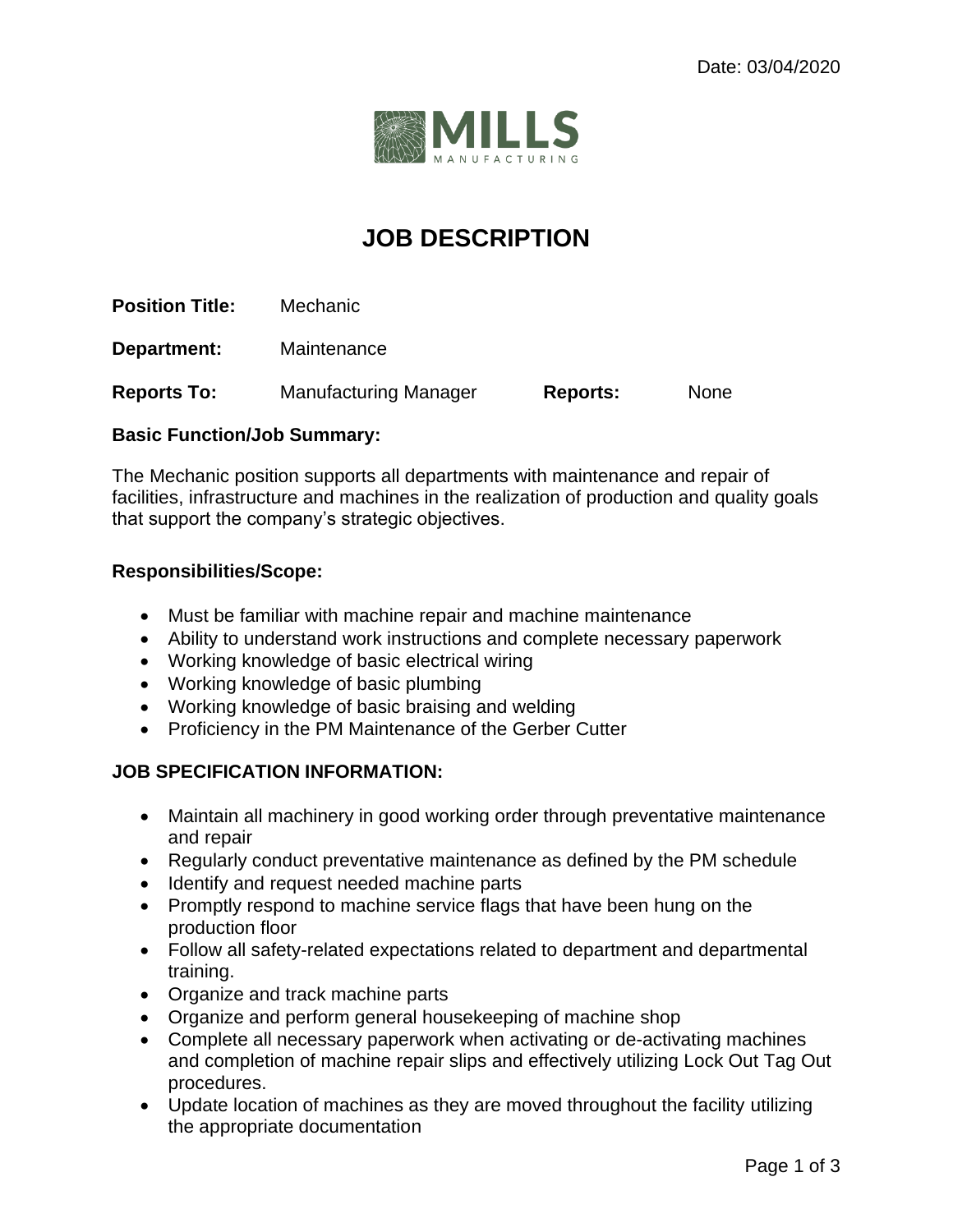- Responsible for repair on sewing machines and related equipment to ensure quality of product and efficient throughput.
- Performs basic woodworking in support of facility needs
- Partner with Process Engineering to complete cell set up for new product lines
- Perform necessary facility repair and maintenance as required
- Will train with Lead Mechanic, and/or designated mentor until such a time he/she is deemed proficient on all different classes of machines
- Other duties and responsibilities may be assigned according to business needs

#### **Education Required:**

**Minimum:** High school diploma or equivalent

**Preferred:** Certification from an external source regarding sewing machine repair and maintenance, electrical wiring, plumbing, braising and welding. 5 or more years of industrial sewing machine repair. Previous CNC machine experience or AutoCad experience a plus.

## **Experience And /Or Capability Required:**

- **Minimum:** Knowledge of basic machine repair and maintenance Knowledge of basic electrical wiring Knowledge of basic plumbing Knowledge of basic braising and welding Working knowledge of Microsoft Office
- **Preferred:** Previous mechanical experience to include sewing machine repair and facilities maintenance. Knowledge of programmable sewing machines.

#### **Contacts with Others:**

- Primary interaction with Production Leads and Production Associates
- Regular interaction with Production Supervisors, Maintenance Supervisor, and Manufacturing Manager
- Establish and maintain good interpersonal relationships and communication to assure positive employee/management relations

#### **Responsibility for Confidential Data/Confidentiality:**

• Confidentiality of all privileged information relating to employees, products and management of the company will be maintained

#### **Physical Requirements:**

- Use hand and arms to reach, feel or handle
- Work above head
- Climb ladders
- Regularly required to talk or hear